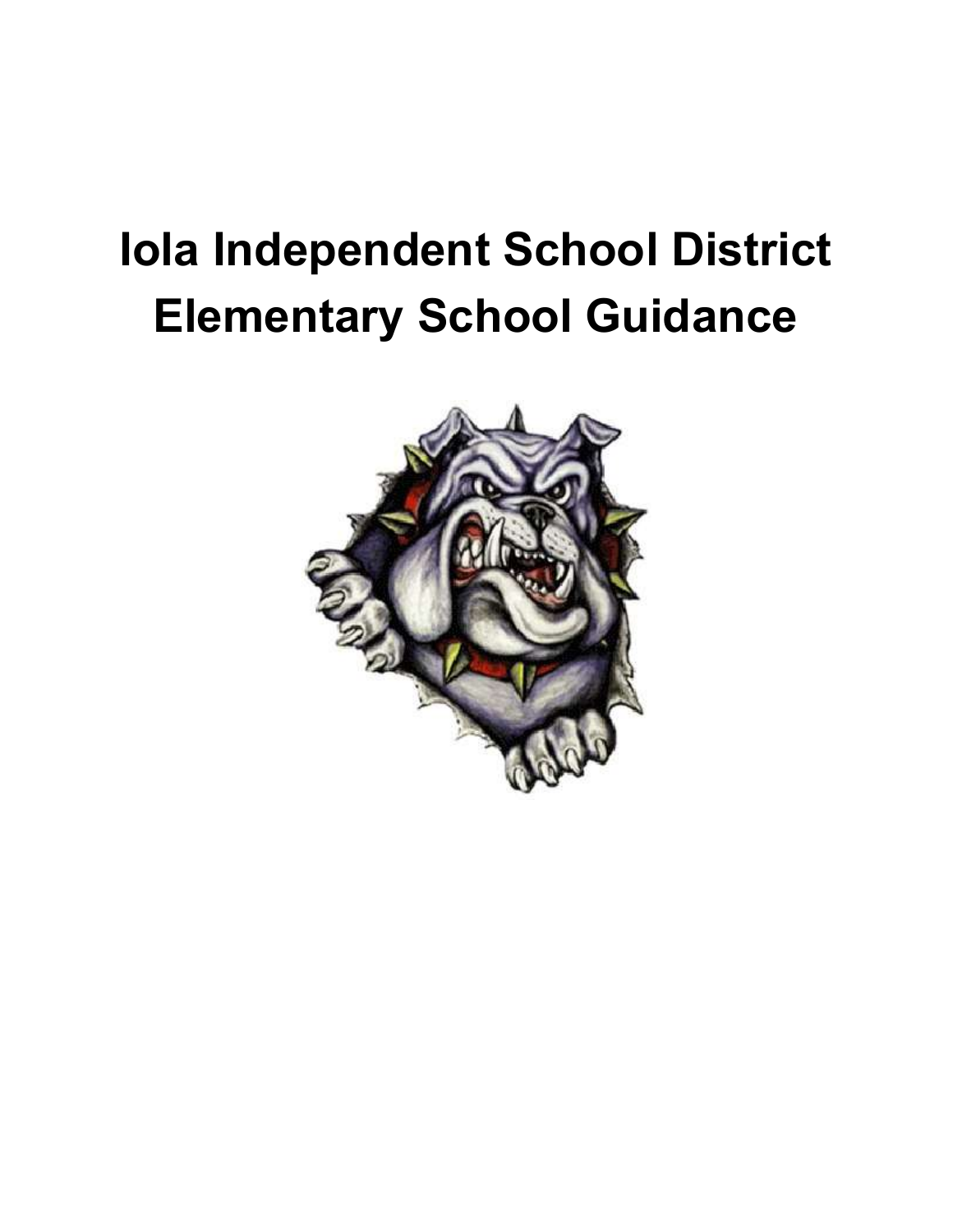



**Contents** 

- Student & Staff Safety Protocols
- Protocols for Screening and Isolation
	- o General
	- o Screening Protocols
- Isolation Protocols
- Protocols for Face Coverings
- Protocols for Campus Visitors
	- o General
	- o Visitor Screening/PPE Requirements
- Protocols for Disinfecting and Hand Sanitizing
	- o General
	- o Hand Washing/Sanitizing Expectations
	- o Disinfecting Expectations
- Protocols for Campus Cleaning and Disinfecting
	- o General
	- o Daily Campus Cleaning
- Additional Cleaning Measure for Covid-19 Positive Cases on Campus
	- o Work and Learning Environments
	- o Classroom Configurations and Procedures
	- o Collaborative Work and Projects
	- o Common Areas
	- o Meeting Spaces
	- o Administrative Spaces
	- o Common and Flexible Learning Areas
	- o Restrooms
	- o Library
	- o Transitions
	- o Arrival
	- o Dismissal
	- o Recess
	- o Specials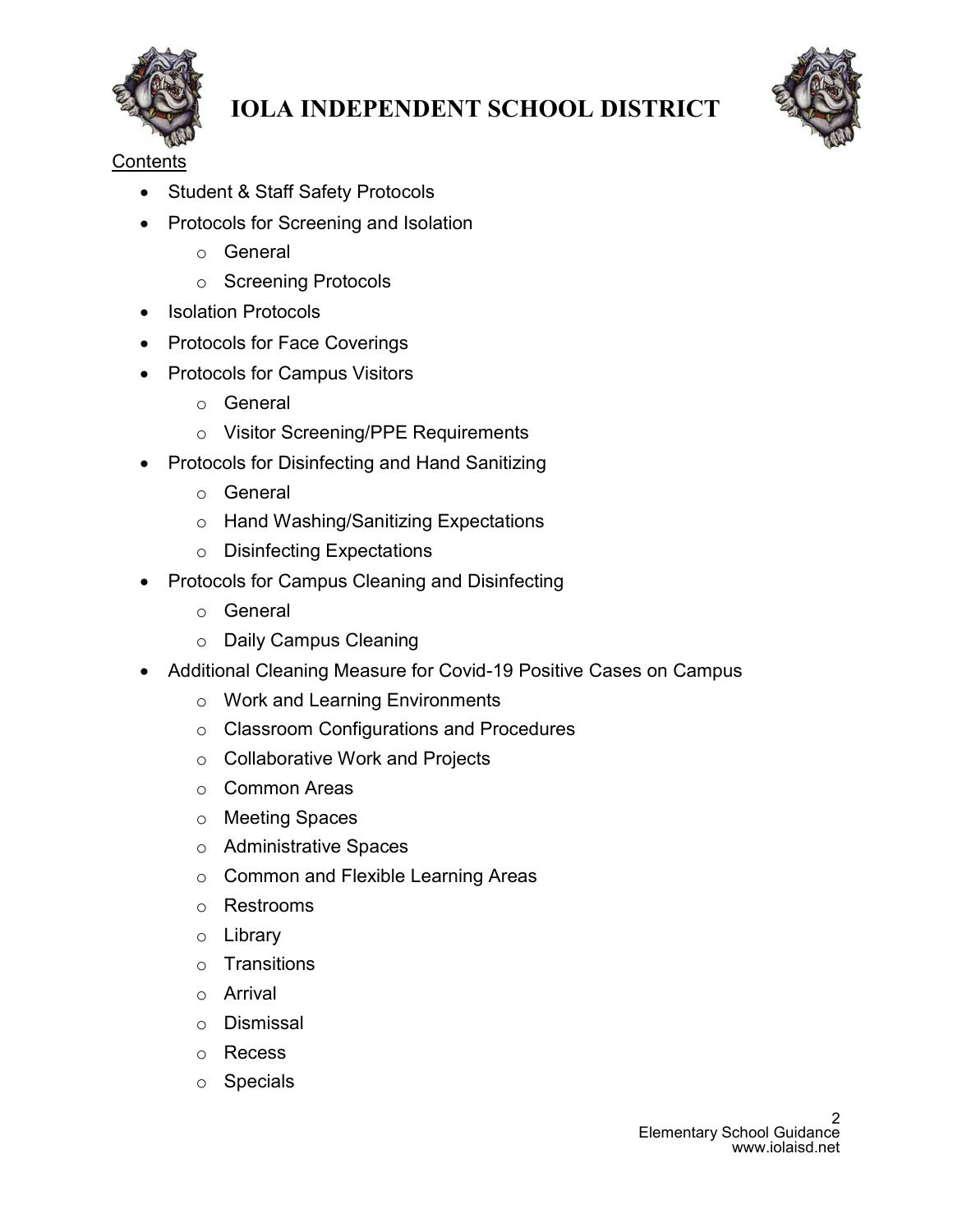



- **Physical Education**
- o On and Off-Campus Student Activities
- o Campus Events
- Child Nutrition
- Transportation

PLEASE NOTE: The details in this document are subject to change as directives are provided by governing authorities and/or health officials or as environmental conditions change.

Student & Staff Safety Protocols

Protocols for Screening and Isolation

**General** 

All students and staff will engage in screening for COVID-19 symptoms regularly and individuals who present with symptoms will be separated and sent home.

In accordance with the Centers for Disease Control and Prevention standards:

For the purposes of COVID-19 transmission, close contact is defined as:

Being within 6 feet of an infected person for a cumulative duration of 15 minutes without a face covering starting from 2 days before illness onset (or, for asymptomatic patients, 2 days prior to positive specimen collection) until the time the patient is isolated.

Being directly exposed to infectious secretions (e.g., being coughed on while not wearing a mask or face shield);

If either occurred at any time in the last 14 days at the same time the infected individual was infectious.

Screening Protocols

Staff will be required to self-screen for COVID-19 symptoms prior to reporting to work each day.

Parents/guardians are expected to screen their students for COVID-19 symptoms each day prior to sending their student to school.

Screening includes consideration about whether the individual has recently begun experiencing any of the following in a way that is not normal for them.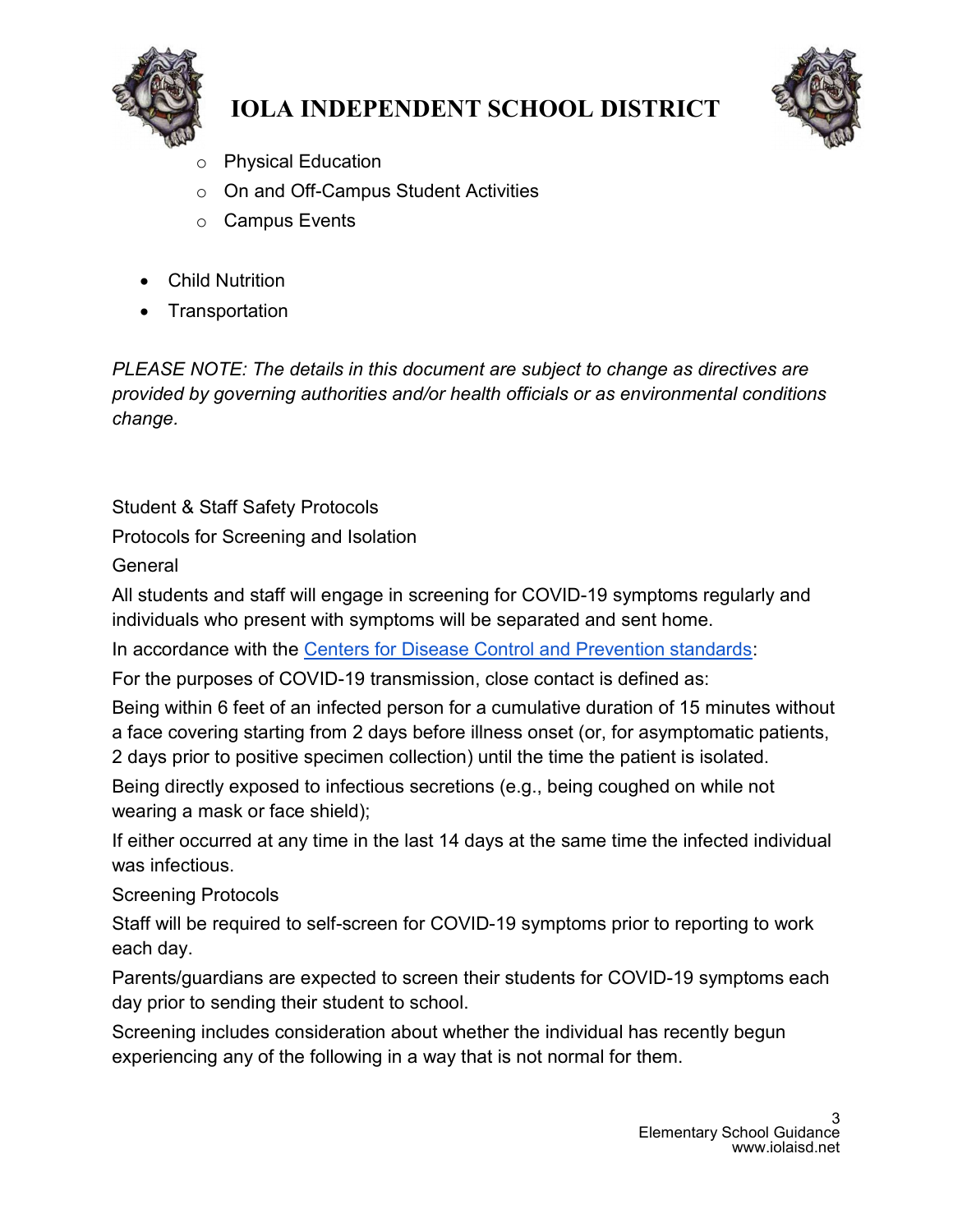



Feeling feverish or a measured temperature greater than or equal to 100.0 degrees Fahrenheit

Loss of taste or smell

Cough

Difficulty breathing

Shortness of breath

Headache

Chills

Sore throat

Shaking or exaggerated shivering

Significant muscle pain or aches

Diarrhea

Teachers will monitor students and refer to the nurse if symptoms are present.

Isolation Protocols

Student or Staff Displaying COVID-19 Symptoms

Individuals displaying COVID-19 symptoms will follow district protocols including isolation from students and other staff members.

When a student has displayed symptoms of COVID-19, the school nurse will provide a clinical assessment to determine if and when a student needs to be sent home.

Students who report feeling feverish will be given an immediate temperature check to determine if they are symptomatic for COVID-19.

Students who are ill will be separated from their peers and should be picked up within 30 minutes and no later than 1 hour from the time the campus contacted the student's parent/guardian.

If a student is isolated based upon the screening, other students will be removed from the classroom and taken to an alternate location on campus (e.g. go on a walk outside, move to a different classroom, etc.) so that the classroom can be disinfected quickly using a fast drying sanitizing spray.

Consistent with school notification requirements for other communicable diseases, and consistent with legal confidentiality requirements, schools will notify all teachers, staff, and families of all students in a school if a lab-confirmed COVID-19 case is identified among students, teachers or staff who participate in any on campus activities.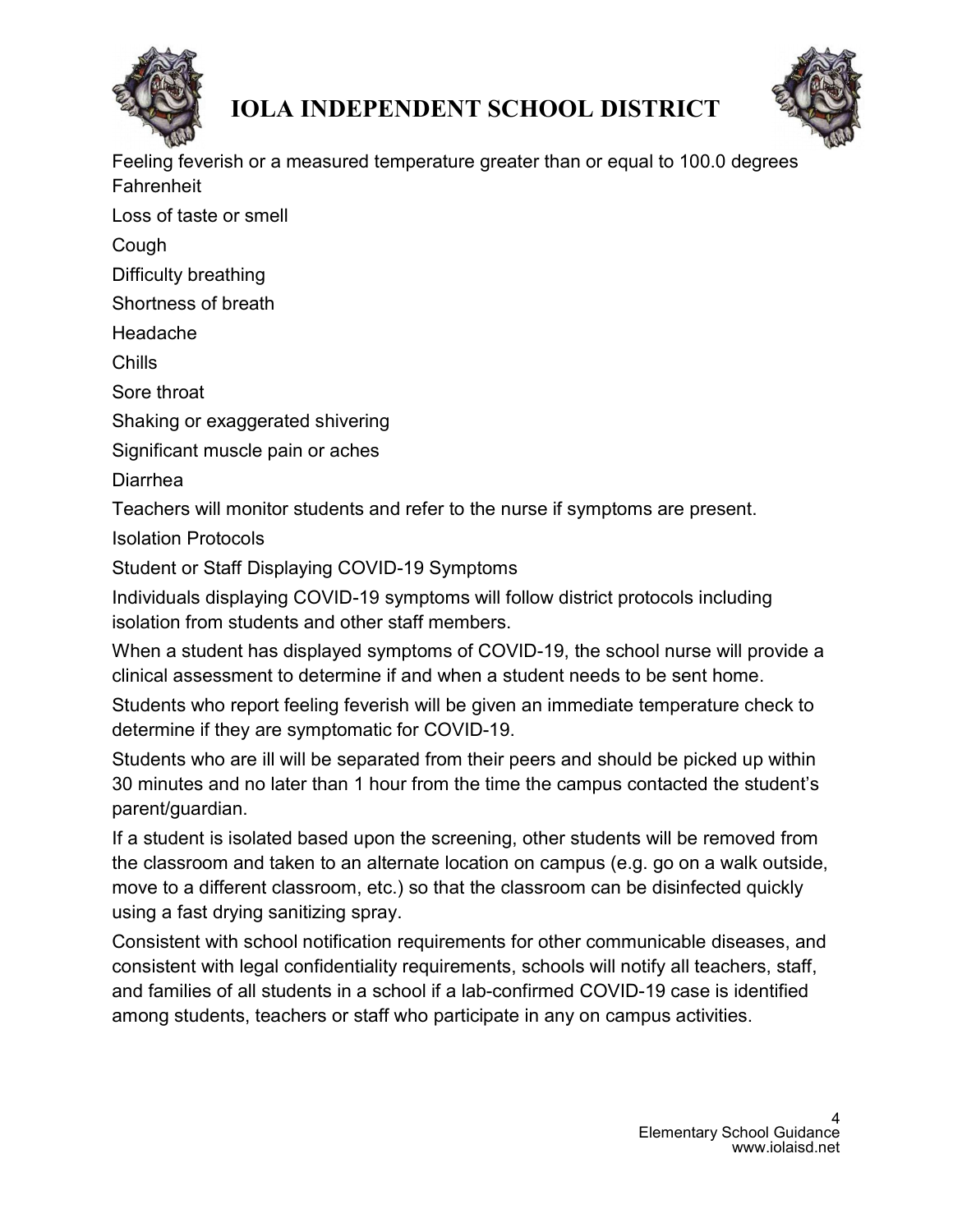



If an individual who has been in a school is lab-confirmed to have COVID-19, the district will notify the local health department, in accordance with applicable federal, state and local laws and regulations, including confidentiality requirements of the Americans with Disabilities Act (ADA) and Family Educational Rights and Privacy Act (FERPA).

Individuals who were in close contact with an individual who is lab-confirmed to have COVID-19 will be notified of their requirement to quarantine until the 14-day incubation period has passed.

Individuals who have tested positive for COVID-19 will follow the return to work/school guidelines as specified in the Iola ISD COVID-19 Mitigation and Response Protocol.

#### Protocols for Face Coverings

Schools must comply with the following TEA requirements:

- Every student, teacher, or staff member shall wear a mask over the nose and mouth when inside a school building, school facility, facility used for school activities, or when in an outdoor space on school property or used for school activities, wherever it is not feasible to maintain six feet of social distancing from another person not in the same household; provided, however, that this mask requirement does not apply to the following:
	- $\circ$  Any person younger than 10 years of age, except where a school system determines it is developmentally appropriate;
	- $\circ$  Any person with a medical condition or disability that prevents wearing a mask;
	- $\circ$  Any person while the person is consuming food or drink, or is seated in a dining area to eat or drink;
	- o Any person while the person is: (a) exercising outdoors or engaging in physical activity outdoors; and (b) maintaining a safe distance from other people not in the same household; or
	- $\circ$  Any person while the person is giving a speech for a broadcast or to an audience.

#### Protocols for Campus Visitors

#### **General**

Only visitors who are essential to school operations will be allowed on campus.

Non-essential visitors will not be permitted on campus, until further notice.

Campuses will utilize virtual meeting options to limit campus visitors when possible. Individuals who proceed beyond the reception area will follow specific guidelines for visitors.

Visitor Screening/PPE Requirements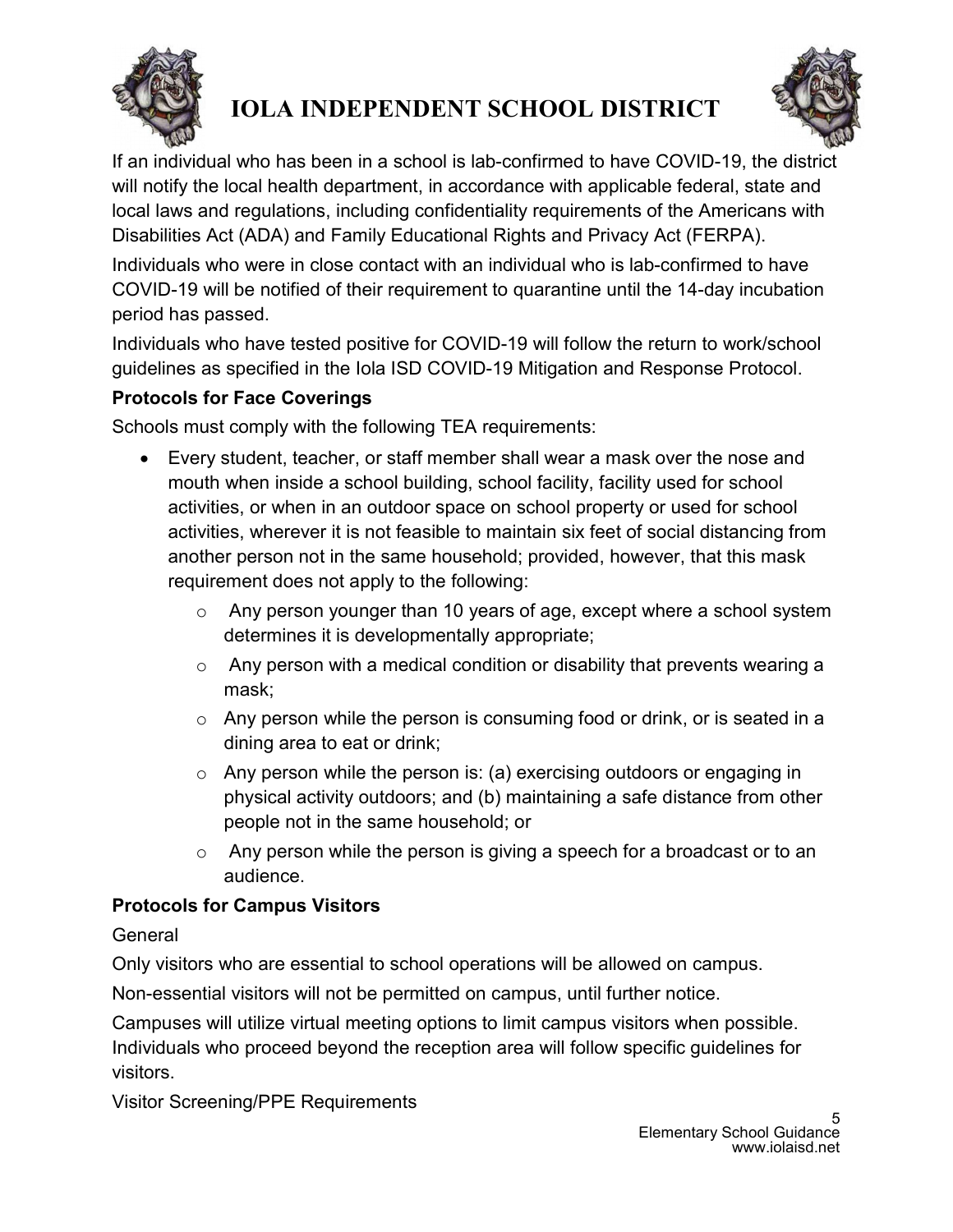



Visitors proceeding beyond the reception area will be subject to the following guidelines: All visitors will be subject to screening by way of a symptom screening form.

Visitors who demonstrate symptoms or have had close contact with an individual who is lab-confirmed to have COVID-19 must remain off campus until the 14-day incubation period has passed.

Virtual meetings will be available when possible.

Consistent with the Governor's most recent mandate, face covering will be required by those who are 10 years of age or older.

Visitors and staff will maintain physical distancing for ARD and other meetings in smaller conference areas.

#### Protocols for Disinfecting and Hand Sanitizing

**General** 

Frequent disinfection and hand sanitization will ensure health and wellness of students and staff.

Hand Washing/Sanitizing Expectations

Hand sanitizer will be available at the main entry to the campus, in classrooms, in the cafeteria and in common areas throughout the campus.

Staff will be expected to regularly wash or sanitize their hands.

Students will frequently be encouraged to wash their hands for at least 20 seconds and/or use hand sanitizer.

Disinfecting Expectations

Staff will have access to hospital grade disinfectant spray to sanitize high-touch surfaces and shared objects regularly.

Staff will limit the use of shared supplies when possible.

#### Protocols for Campus Cleaning and Disinfecting

General

Frequent cleaning and disinfecting will promote a healthy learning and work environment for students and staff.

Daily Campus Cleaning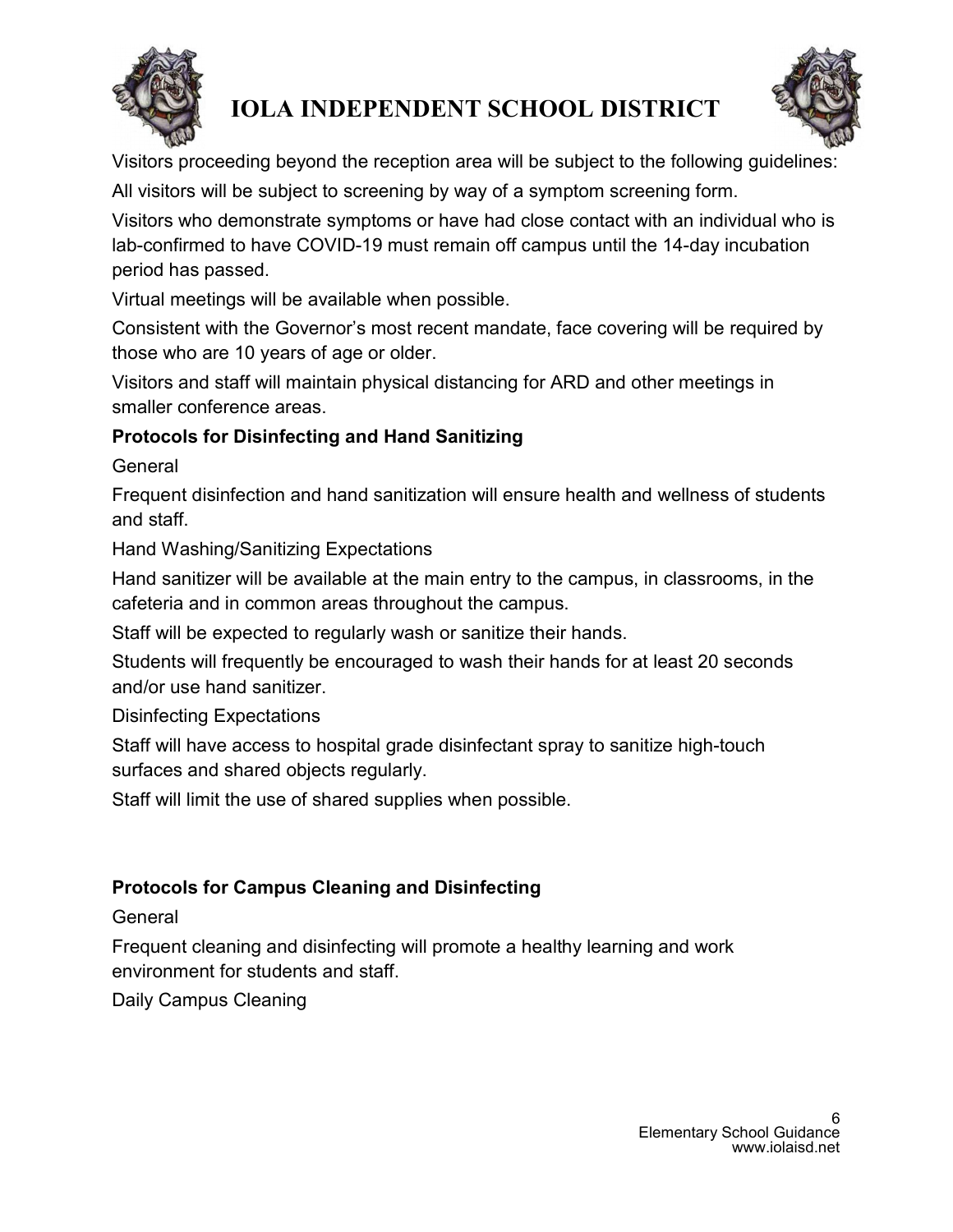



Each classroom, campus offices, and restrooms will be disinfected daily. This process will include the use of hospital grade disinfectant (Phenolcide and Quatra-Cide) and custodial staff will indicate the date/time of last cleaning in each location on a label near the entrance/exit of each room. Inspections will be conducted each morning to ensure thorough disinfection has occurred.

All high touch areas will be disinfected daily.

Custodians will be provided masks and gloves during work hours.

Cafeteria tables will be cleaned and sanitized between classes.

Staff will have access to disinfectant to sanitize working surfaces and shared objects after each use and during breaks in instruction.

Additional Cleaning Measure for Covid-19 Positive Cases on Campus

If a classroom or facility is closed due to COVID-19 spread, hospital grade disinfectant (Phenolcide and Quatra-Cide), which is recommended for use on the virus that causes COVID-19, will be used to disinfect.

Custodial staff will disinfect classrooms, restrooms and all additional areas in the entire building.

Work and Learning Environments

Elementary First Day of School

Following our visitor policy, parents are not permitted to walk their child to class.

Pre-K and Kindergarten

Kinder parents will park by Kinder rooms & walk kids to side doors by those rooms. These doors are on the side of the elementary, facing FM 244. Aides will be at the door to guide students to their classrooms.

PK parents can park by administration building & walk students to side door

by PK room (walkway by old gym & building.) Aides will be at the door to guide students to their classrooms.

Classroom Configurations and Procedures

Desks or tables will be socially distanced as much as instructionally possible.

Each classroom will be outfitted with the following: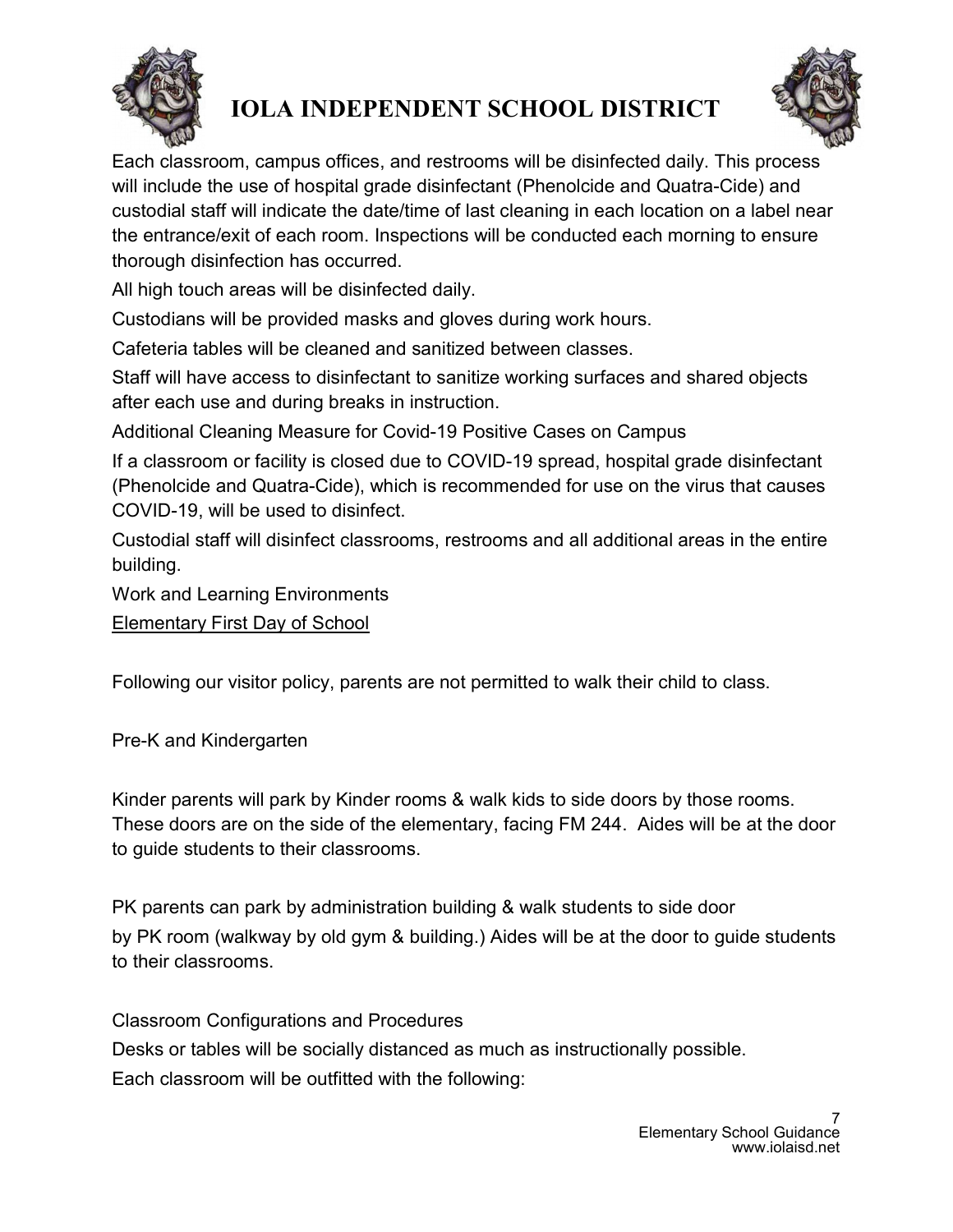



Visual reminders of distancing requirements will be in all classrooms, marking off areas for common spaces and distancing best practices.

Hand sanitizer stations

Access to disinfectant to sanitize working surfaces

When possible, communally shared supplies will be eliminated. Shared supplies will be sanitized between use.

Remove shared non-essential items from the classroom.

When possible, technology can be utilized when the use of manipulatives is needed.

The use of outdoor space for learning will be considered when possible.

Whenever possible, students and staff will maintain consistent groupings of people to minimize the spread of the virus.

The recommended procedures will be applied to all classroom settings, including special education services locations when possible and appropriate. Students' individual needs will be addressed on a case-by-case basis.

Collaborative Work and Projects

When possible, technology should be utilized when students are involved in collaborative work.

Group or pair work can be implemented with the use of face coverings and/or barriers.

Common Areas

Common areas include spaces that are used for meetings and collaboration. This includes computer labs, flexible spaces, campus libraries, conference rooms and other meeting rooms.

Campuses will develop schedules and protocols for the use of common areas, including how to sanitize space between use.

When needed, students will bring personal supplies from the classroom.

All students and staff will be required to use hand sanitizer when entering and exiting common areas.

The use of virtual meetings will be considered when possible.

In-person meetings will maintain social distancing.

Meeting Spaces

Meetings will be limited to video conferencing when possible.

If meetings must be held in person, all social distancing protocols will be implemented.

Limit the sharing of materials/supplies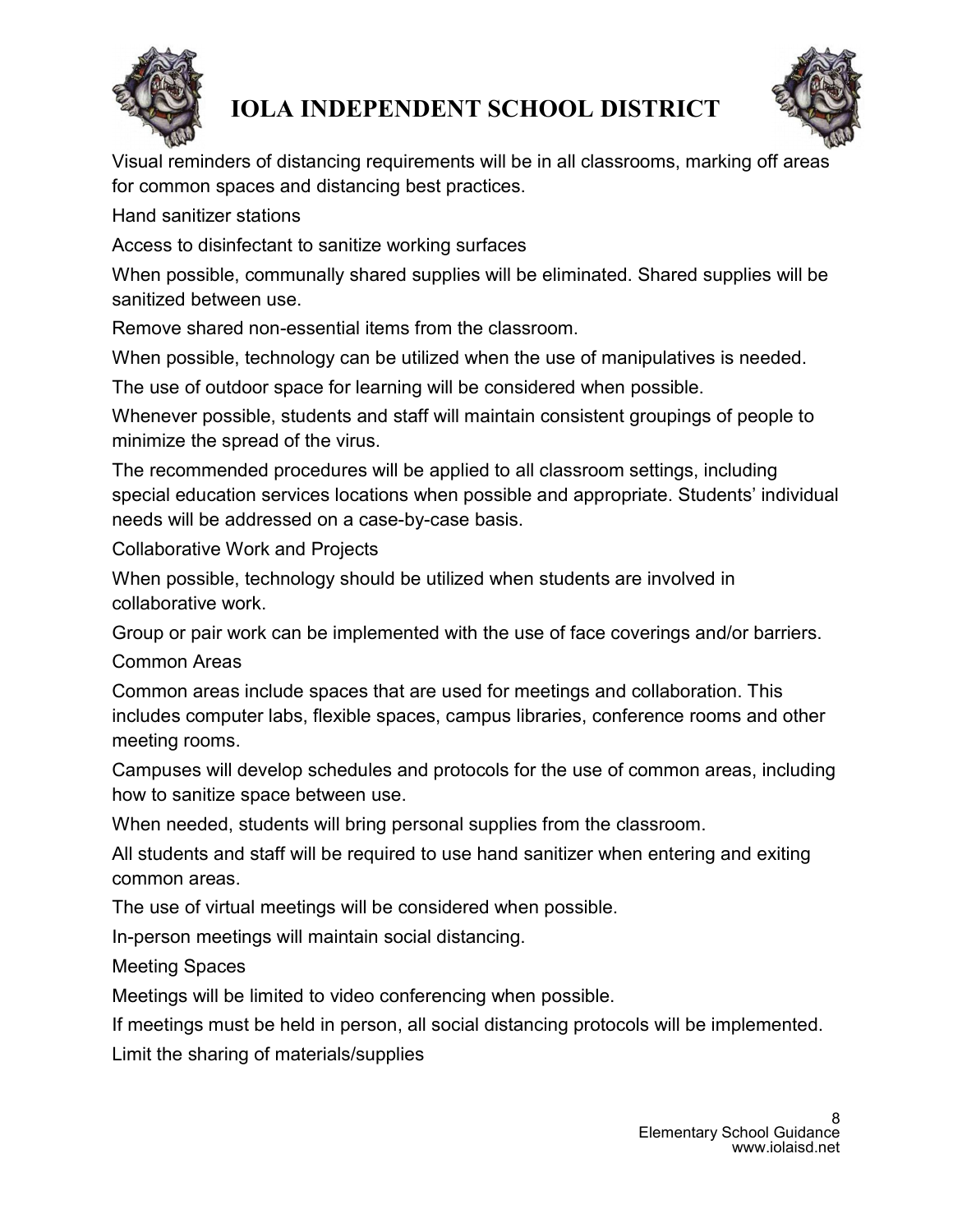



Administrative Spaces - Reception, Offices, Conference Rooms, Mail Room When possible, meetings will be conducted virtually. However, if the need arises to meet in person please follow campus guidelines:

Individuals are expected to stand behind the shield guard installed at the reception desk.

Hand sanitizer will be provided in front office spaces.

Distances of 6 feet will be provided between all occupied seats and workspaces.

Common & Flexible Learning Areas

Classes/grade levels will sign up to reserve common areas.

Limit number of students as driven by available space and social distancing guidelines.

Visual reminders will be displayed for social distancing throughout common areas.

Informational graphics will be posted to help with 6 feet social distancing.

There will be procedures for students to sanitize their spaces before and after usage. Restrooms

Proper handwashing technique will be taught to all students and consistently reinforced. Signage and teacher reminders will be used to encourage students to wash hands.

Efforts will be made to limit the availability of toilets, urinals and sinks to certain times to comply with social distancing recommendations.

The scheduling of whole class restroom breaks is recommended to eliminate comingling of students across various classes and to ensure teacher monitoring of social distancing guidelines.

A system will be implemented to identify the number of occupants utilizing each restroom to mitigate the chance of exceeding maximum occupants per social distancing.

After a restroom break, students will be required to use hand sanitizer before reentering the classroom.

Library

Visual reminders will be added and furniture rearranged to help students maintain social distancing while in the library.

Students and staff will sanitize hands upon entering and exiting the library.

High touch surfaces (i.e. table tops, chairs, door handles) will be disinfected regularly.

Occupancy will be limited.

**Transitions** 

Where possible, one-way traffic throughout campus corridors will be established.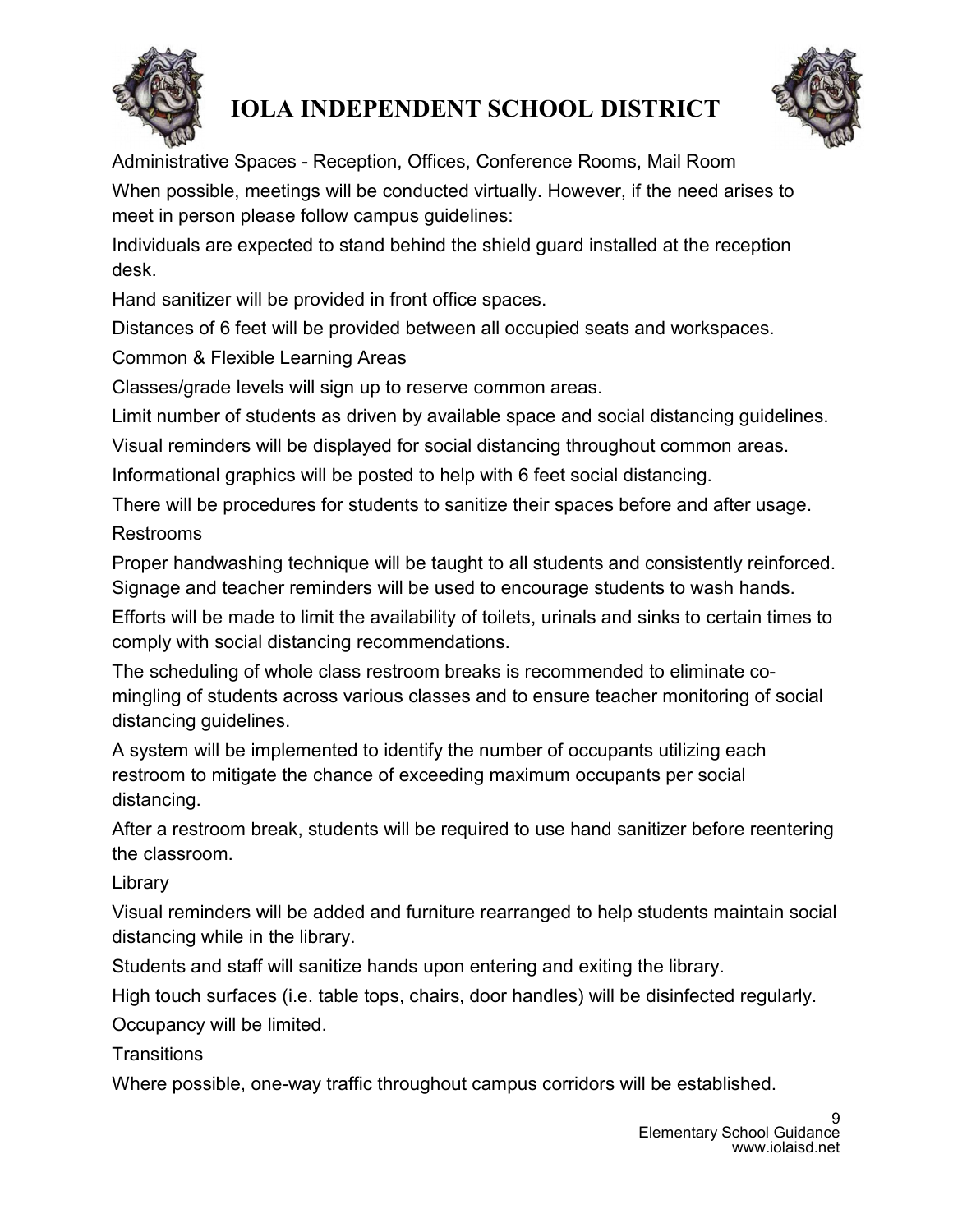



Walking pathways throughout the building will be designated "stay to the right." This includes the entrance and exit doors.

When possible, it is recommended that students make transitions outside of the building.

Arrival

Early Arrivals (7:00-7:30) Students will sit on the designated X's on the benches in the cafeteria.

(7:30-8:00) All students will go directly to their classrooms.

Sanitation stations will be placed at each designated entrance.

Separate entrances will be utilized for car riders and bus riders.

Staff will assist with maintaining social distancing in the hallways.

Parents will not be permitted to walk students to classrooms.

**Breakfast** 

Pre-K-2nd grade: Students will have breakfast brought to their classrooms.

3-6 grade: Upon arrival, students can get their breakfast from the cafeteria, then proceed to their classrooms.

Lunch

Classes will only sit with their homerooms.

Lunch tables will be labeled with names of homerooms.

Elementary 5 & 6 Grade Band/Art

Art: Both homeroom teachers will teach art in their own room. Classes will not be mixed.

Band: Iola ISD will follow UIL guidelines for practices and rehearsals.

### Dismissal

Staggering the groups of walkers, car riders, bus riders and daycare students will help manage student movement in the building and decrease the risk of potential crowding outside at dismissal time.

Car Riders: Dismiss 3 kids at a time. Parents will be required to stay inside their vehicles.

Bus Riders: Dismiss 1-2 buses at a time. Aides will assist walking students down.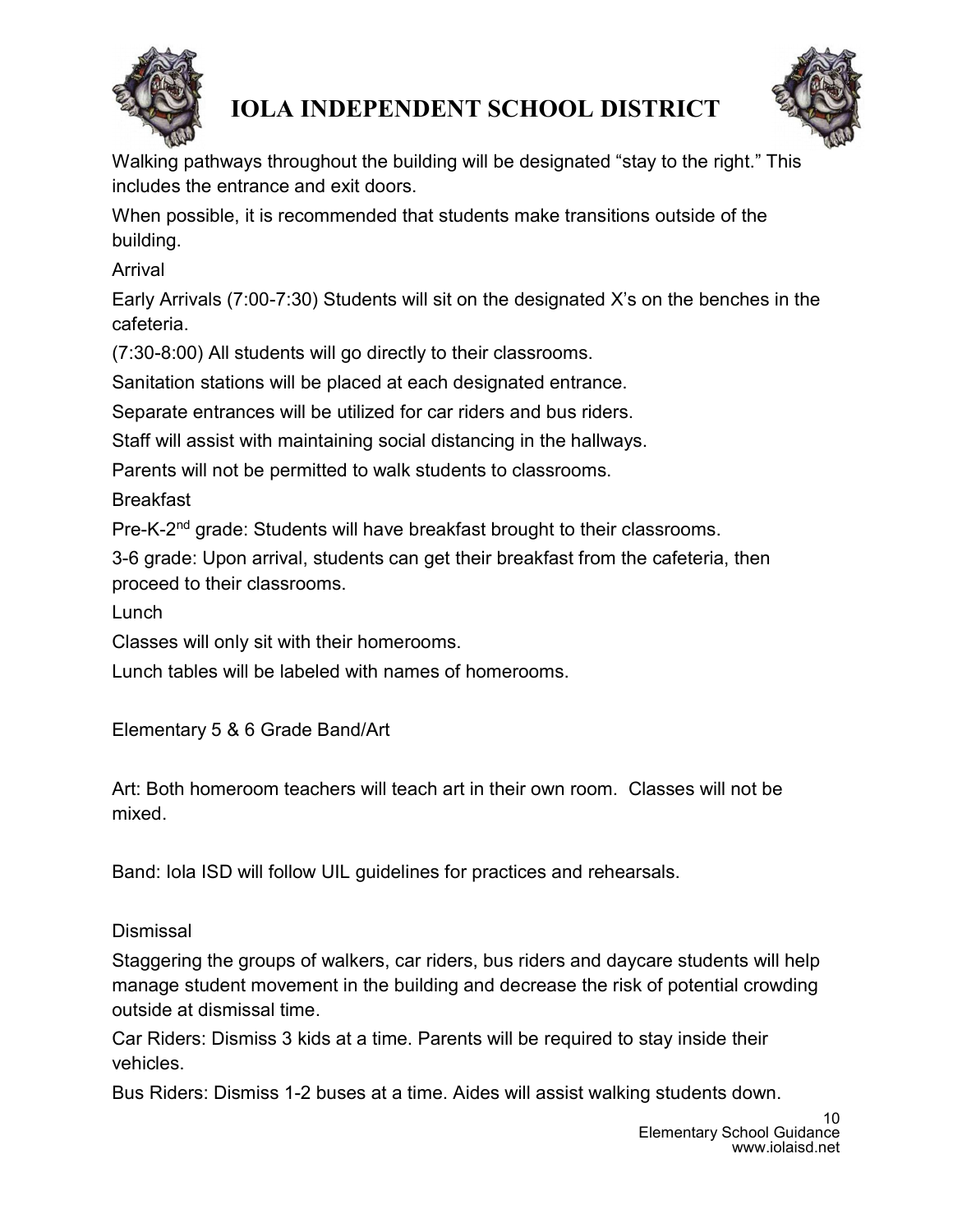



Sibling connections will be done outside the building.

Separate exits will be utilized for car riders and bus riders

#### Recess

Classes will go to recess 1 grade level at a time.

Homerooms will stay on opposite sides of the playground.

All students and staff will be required to use hand sanitizer before entering the playground and upon exiting the playground.

Brain breaks will be implemented as needed, at the discretion of the campus/teacher. **Specials** 

Students will use their own art supplies as much as possible, and shared supplies will be sanitized between use.

Equipment will be sanitized and/or wiped down after each use.

#### Physical Education Classroom Protocols

Whenever possible, physical education classes will be held outside to allow for maximum physical distance between students.

Any activities bringing students into close physical contact will be avoided.

Equipment will be disinfected after each use.

Activities requiring multiple students to touch or handle the same equipment will be avoided.

Students will use hand sanitizer before entering and upon exiting the gym/area.

On and Off-Campus Student Activities

Off-campus field trips will be scheduled as appropriate to meet curricular needs while maintaining proper social distancing requirements.

Virtual field trips will be considered as often as possible.

PTO event and fundraising information is pending.

#### Campus Events

No in-person assemblies will be held in the fall.

Meet the teacher, open house, parent conferences, etc. may be held virtually.

Parents will be allowed to attend class parties and performances virtually, until further notice.

#### Child Nutrition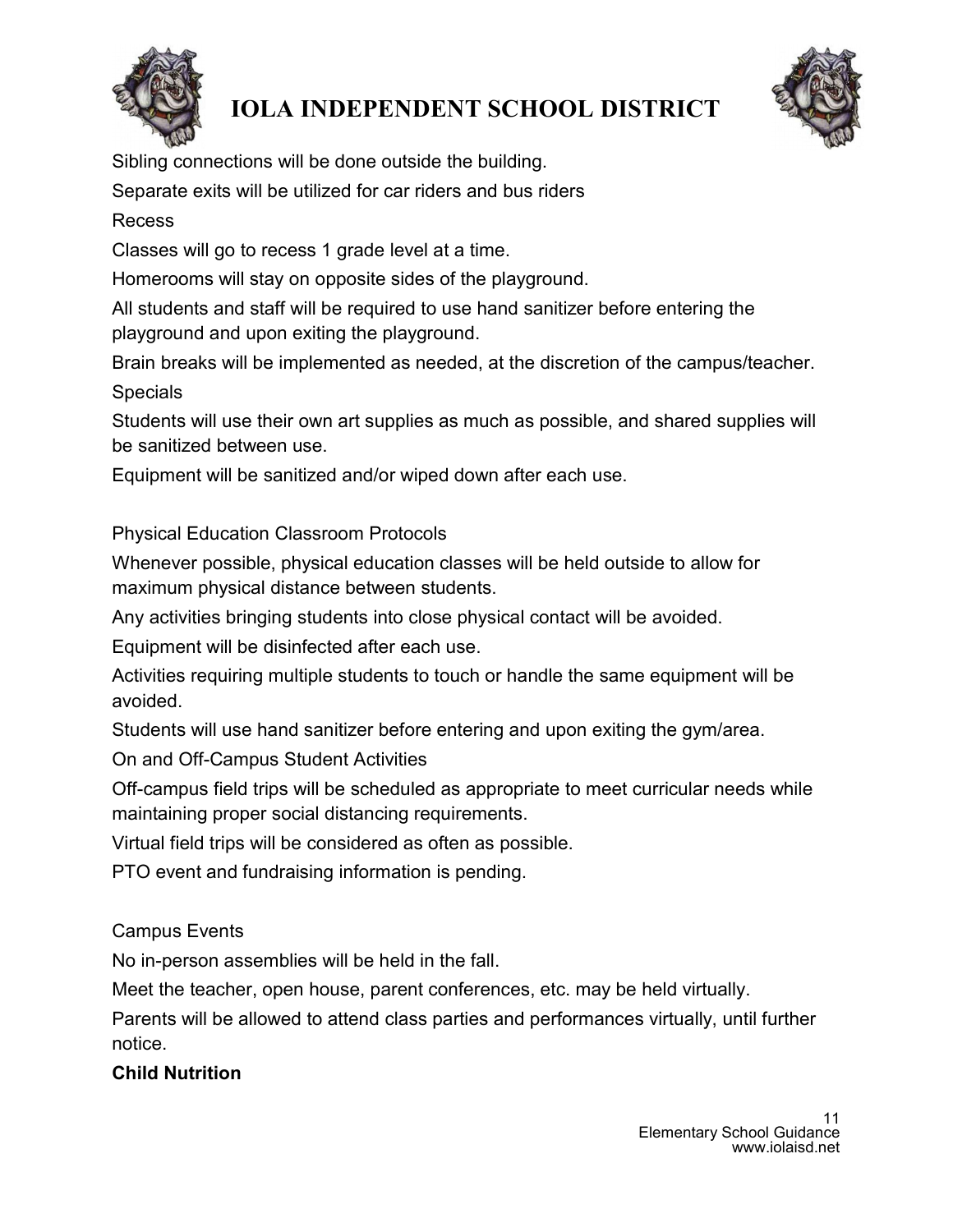



Child Nutrition Employees will utilize personal protective equipment (PPE), including gloves, face shields and/or masks. Cashiers will also be behind a plexiglass barrier.

Child Nutrition Employees will have their temperature taken and Health Survey completed each morning prior to starting shift.

Hand sanitizer will be available for student use.

Students will follow floor markers to allow for social distancing between each other and staff members.

Cafeteria tables will be cleaned and sanitized between lunch periods.

Each campus will develop a cafeteria usage plan to accommodate its unique set up and allow for social distancing where feasible.

Students will be dismissed from the classroom to visit the cafeteria in small groups and/or individual classes to maintain social distancing when waiting in line.

The server will plate all food items for each student. This includes entrée and all sides.

The server will place the tray of food on the counter to be picked up by the students.

Students will proceed to cashier for payment, utensils, condiments, and selection of any a la carte items.

Payment processes will be touch-free.

The eating arrangement will be customized for each campus to fit their arrangement providing for social distancing as much as possible.

### **Transportation**

Iola ISD is committed to safely transporting students that are eligible to and from school. During this unprecedented time, we encourage walking, biking or personal vehicles when possible. Doing so will reduce the number of students on buses allowing for better social distancing.

Registration is required for transportation to and from school to assist in better route planning.

To ensure Iola ISD provides the safest and cleanest environment possible we will: